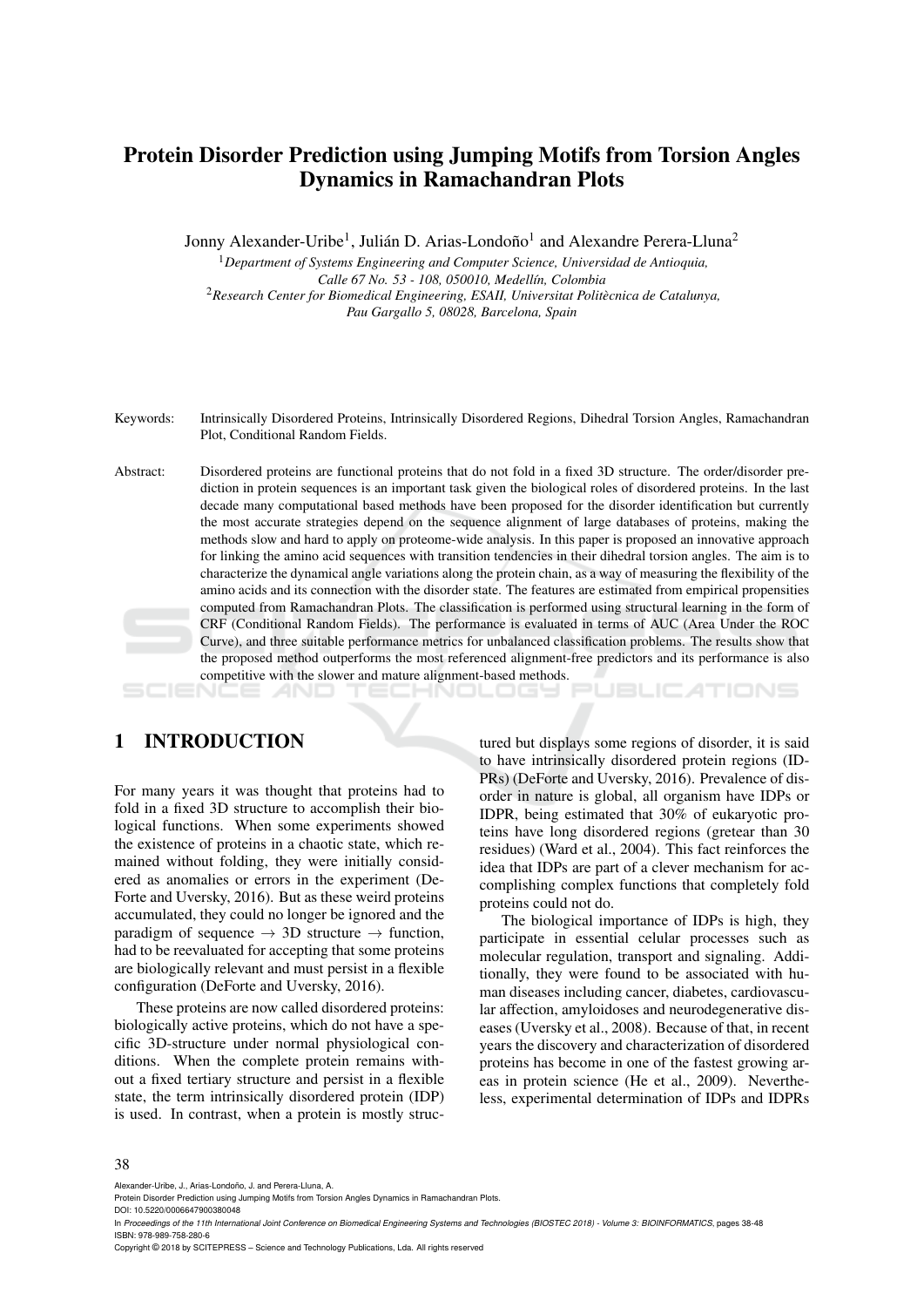poses a costly and complex challenge, requiring both, a lot of time and an extensive human expertise (He et al., 2009). Computational methods have become a valuable alternative to process the large amount of proteins sequences available and infer their disorder states. Although several predictors of IDPs have been proposed in the past, there is still need of faster and accurate methods for protein disorder identification (Peng et al., 2015),(Varadi et al., 2015).

The use of Multiple Sequence Alignment (MSA) algorithms is the main distinguishing characteristic of the current computational methods for detecting disorder. Predictors using MSA, commonly apply several iterations of PSI-BLAST (Altschul et al., 1990)(Altschul et al., 1997) for identifying proteins homologues in known databases. This preliminar phase, allows the creation of tuned Position Score Matrices (PSSM). The PSSM can capture the statistical variations of every amino acid on targeted proteins, and are used as inputs for the disorder predictors, improving their performance in comparison with the use of only the raw protein sequences. Although the sequence alignment can offer an advantage in the accuracy of the methods, it also imposes a set of methodological and practical issues. One of them is the computational cost, which becomes relevant when the method is used on large scale proteome analysis (thousands to millions of proteins). A second and more relevant drawback, is the implicit assumption that the proteins under evaluation have homologous sequences into the used databases. Some of the methods that take advantage of the MSA algorithms for identifying disorder include PONDR (Xue et al., 2010), DISOPRED (Jones and Cozzetto, 2014), NORSnet (Schlessinger et al., 2007) and SPINE-D (Zhang et al., 2012).

In contrast, methods that avoid sequence alignment can reach more modest classification results on known datasets, but can be applied comparatively faster on huge databases of unlabeled proteins (De-Forte and Uversky, 2016), and more importantly, they do not make assumptions about the existence of homologues proteins.

Among the most used alignment-free methods for protein disorder prediction are IUPRED and Espritz (Dosztnyi et al., 2005), (Walsh et al., 2012). IUPRED uses the amino acid pair interaction energy estimated using only the amino acid compositions, to create matrices of potentials between amino acids. The authors concluded that when a sequence contains few hydrophobic residues, the composition-based mutual interaction energy will be small, indicating the lack of potential for folding. In IUPRED the scoring matrices were adjusted using a Support Vector Machine

(SVM) (Cortes and Vapnik, 1995) and independent models were created for short and long disorder regions. IUPRED is computationally fast and have been used in proteome-wide analyses (Oates et al., 2013) (Potenza et al., 2015). The systems that use predictors ensembles (metapredictors) recurrently included IUPRED as a component (Bulashevska and Eils, 2008) (Lieutaud et al., 2008), and in many works where new predictors are proposed, IUPRED is used as a baseline for comparison purposes (He et al., 2009)(Deng et al., 2012). On the other hand, Espritz is based on a Bidirectional Recursive Neural Network whose inputs are 5 scales obtained from the clustering of AAindex properties (Kawashima and Kanehisa, 2000), and a one-hot enconding vector of length 20, which identify the amino acid being modeled/evaluated at a time. It means that, given an amino acid, this property vector will have a value 1 for only one position, and 0s for the 19 other positions. Espritz is also a fast predictor used in similar scenarios than IUPRED and therefore well suitable for performance comparison.

A common strategy for improving the performance in disorder vs order classification, is to combine the outputs of several individual predictors, creating a metapredictor. This combination is often applied at the residue level where the probability outputs from different methods are fusioned into a new classification phase. Examples of metapredictors are: MetaPdDOS (Bulashevska and Eils, 2008), MFDp (Mizianty et al., 2010), MeDor (Lieutaud et al., 2008) and Metadisorder (MD) (Kozlowski and Bujnicki, 2012).

In spite of the multiple efforts for introducing more elevorated classification strategies, the performance of disorder predictors still has room for improvement. A valid approach to increase the protein disorder classification accuracy, is to create new features capable of extracting relevant information from the sequence, that can be related to the folded or unfolded state of proteins. A promisory idea is to link the protein sequence with the dihedral torsion angles of the amino acid chain. This could be relevant because these angles contain information about restrictions, allowed values and tendencies associated to the final structure of proteins (Hollingsworth and Karplus, 2010). This idea was explored in (Baruah et al., 2015), where the dihedral angles were used with the aim of estimating the conformational entropy of IDP, IDPR, and completely ordered proteins. The proposed metric was found to be a potential measure for the discrimination of complete disordered vs complete ordered proteins. In (Uribe et al., 2017) a set of information theory measures derived from tor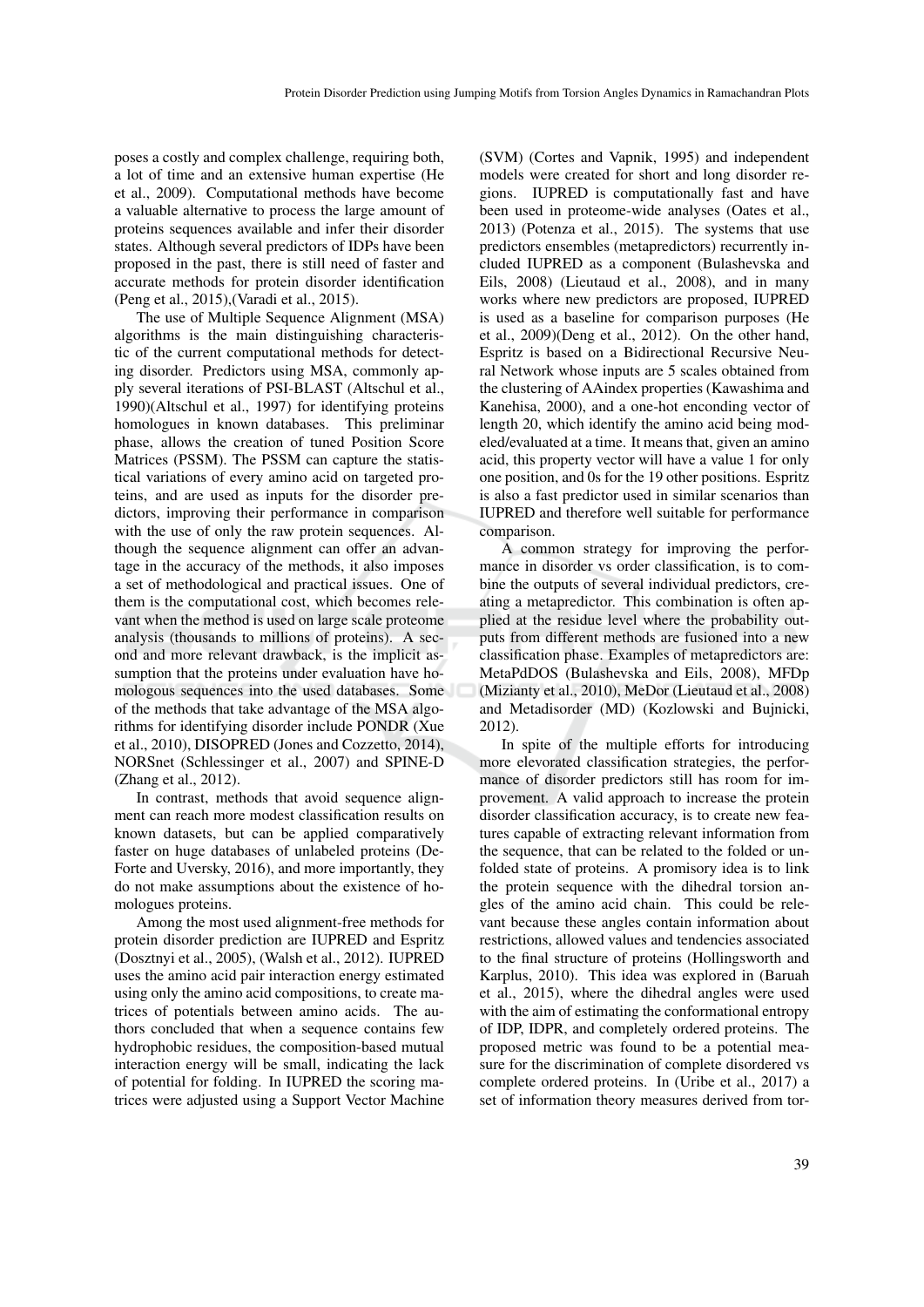sion angles extracted from Ramachandran plots (RP) were also found to be relevant in the detection of IDP and IDPR, when they were combined with other wellestablished features in the state of the art for disorder prediction.

In this work, an innovative characterization that links the inferred torsion angles dynamic along the chain with the disorder state, is proposed. The strategy uses the RP distributions for quantifying the amino acid tendency to jump between conformational regions, transforming the idea proposed in (Hollingsworth et al., 2012), in a practical tool for characterizing proteins. The results will show that using only the information from RPs, it is possible to design a valuable feature extraction phase, which once incorporated in a classifier, is able to achieve similar performance metrics than MSA based methods, but with a methodology that can be efficiently computed on millions of proteins. This characterization called the jumping Motifs, was used here for the creation of a disorder predictor called jMotCRiF. The proposed predictor was build using a structural learning scheme based on Conditional Random Fields (CRFs) (Lafferty et al., 2001). CRFs are discriminative non-parametric models able to capture the correlation amongst neighboring labels in a sequence, therefore they are well suitable for the annotation of amino acids as ordered/disorder (Uribe et al., 2017). CRFs were first used in the identification of disordered residues on (Wang and Sauer, 2008), but there authors used a completely different characterization based on conventional chemical properties.

The rest of the papers is organized as follows: section 2 presents the characterization proposed and describes the learning strategies. It also refers the dataset used and the applied validation methodology. Section 3 presents the results obtained and finally section 4 includes some conclusions extracted from the work.

## 2 MATERIAL AND METHODS

#### 2.1 Characterization

Proteins are linear chains of connected amino acids that can have hundreds to thousands of elements. Neighbor amino acids, in order to avoid atomic clashes, must limit their possible configurations. In the backbone structure of an amino acid, there are mainly two angles of turn for every residue: the torsion angles known as  $\phi$  and  $\psi$ . For illustrating this Figure 1 shows a small stick and ball diagram of a short subchain of amino acids where the torsion an-

gles are depicted. In this sense, the RPs are 2D representations of the variation of  $\phi$  and  $\psi$  angles on known proteins. The 20 amino acids have different preference in the  $\phi$  and  $\psi$  space, because differences in the three-dimensional structure of the residues, confer different ranges of flexibility. For example, the residue in Glycine is just a single atom of hydrogen giving the molecule the highest flexibility and the possibility of exploring the bigest  $\phi$  and  $\psi$  space. In contrast, Proline has a backbone covalent link, that imposes strong rigidity on the molecule, reducing the possible  $\phi$  and  $\psi$  valid angles to minimum. Other amino acids have intermediate constrains that allow them to explore different zones in the RPs. Figure 2 shows the RPs of Proline and Glycine, along with two other representative amino acids.



Figure 1: Ball diagram of small subchain with residues Valine (VAL), Alanine (ALa), Aspartic Acid (ASP) and Glycine (GLY).  $\Phi$  and  $\psi$  torsion angles are shown around  $\alpha$ carbons of ASP and GLY.

#### 2.1.1 The Jumping Motifs

An ideal procedure for the identification of the protein structure conformation, would take the amino acid sequence and will predict the torsion angle dynamic along the chain. Such method does not exists yet but indirect measures related with this task, can be discerned using the amino acid propensities computed from the thousands of known folded proteins.

In (Kalmankar et al., 2014), using proteins from PDB (Berman et al., 2007), the authors constructed amino acid propensities for 14 differentiated regions on the RPs. Many of these zones have direct connection with the secondary structures found in folded proteins but the sparsely populated zones, in apparently disallowed regions, are also considered. Overall these propensities capture relevant torsion angle configurations and some preferences that amino acids follow, quantifying the tendency of sets of amino acids to inhabit particular RP zones.

In Figure 3 the 14 zones are depicted, along with some of the amino acids more frequently found inside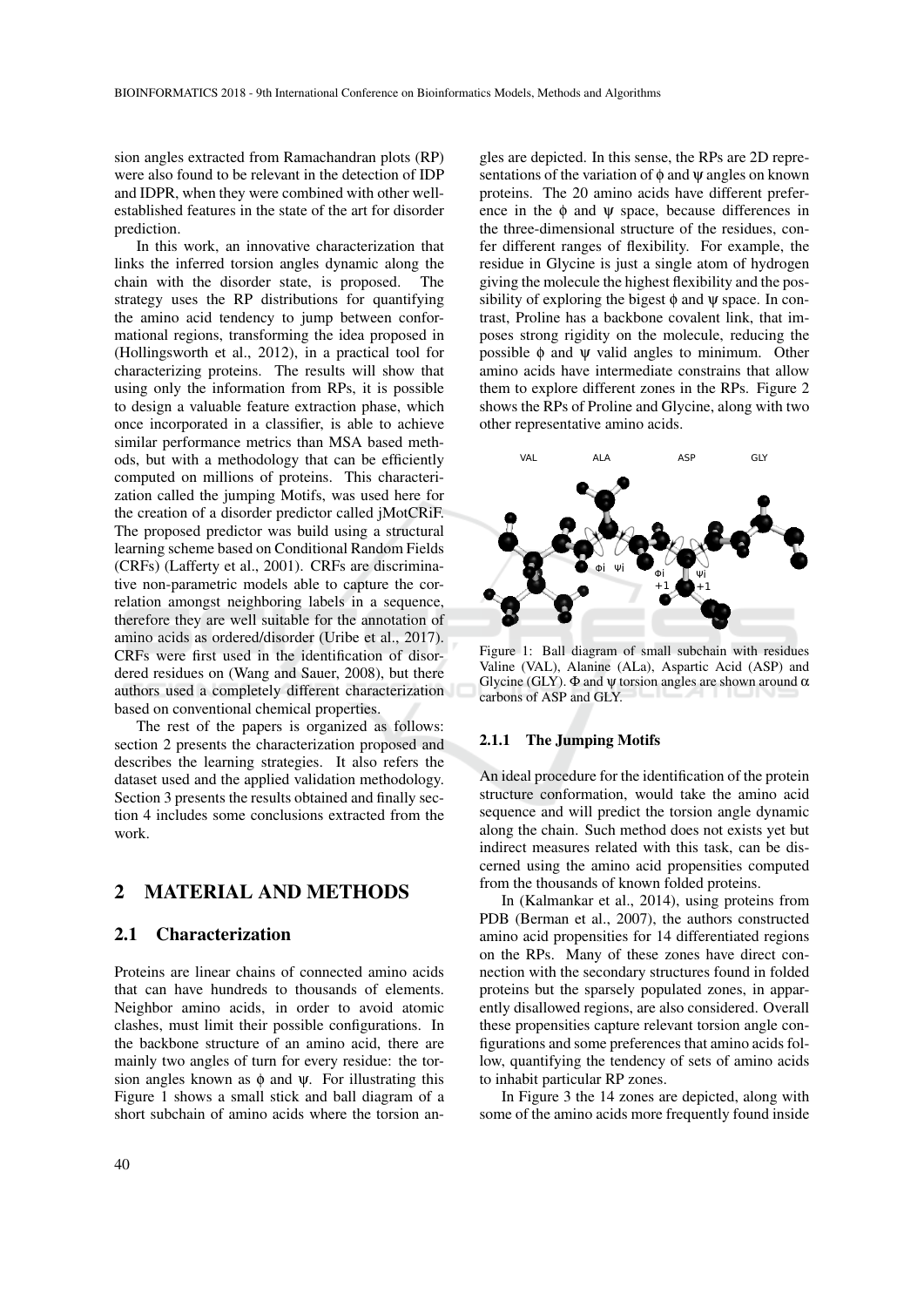

Figure 2: Ramachandran Plots of some amino acids, Proline, Aspartic Acid, Tyrosine and Glycine. φ is along x-axis and  $\psi$  is along y-axis.

these regions. Region number 8 is the most crowded zone with around 40% of the amino acids analyzed, inhabiting there. The primarily reason for this, is that the most common secondary structure, the  $\alpha$  helix, belongs to this region. Zones 1, 2 and 9 together, contribute with another 40% of the observations. In region 1, resides the β sheet, the second most common secondary structure. Poliproline II is in region number 2 and the inverted  $\alpha$  helix is in region 11. A remarkable contribution of the division made by (Kalmankar et al., 2014), is that poor favored regions are also included. For example region 12 contains the less common structure called γ turn; inverted γ turns are in region 5 and the type II  $\beta$  turns are in zone number 13. To consider the low inhabited regions, allows to capture a more complete dynamic characterization, covering the entire set of possible torsion angle configurations.

As stated before, amino acids have different tendencies to inhabit the RP regions. Propensities of some of the residues are depicted in Figure 3. This preferences are not deterministic, instead must be treated as stochastic in nature, showing only the statistically most common states. It is also true, that some amino acids are rarely found in certain regions and its appearance constitute a unexpected event. These complementary and opposed dispositions, are concretely quantified in Table 1, where the tendencies of some amino acids to reside in the different regions and the tendencies of some of them for avoiding the zones, are specified numerically.

Given a short protein sequence, is possible to inspect their residues and identify which of the RP regions are "activated" by the amino acids in consideration. This activation could also be quantified by the propensities associated to the residues, in such way that if many amino acids coincide in the activated zone its activation intensity would be higher.

Although the resulting activation patterns could be useful, it would be better to capture, not only the preferred regions by the sequence, but also its transition preferences. That is to say, a quantification of the dynamic change between the RPs regions, could be of major interest, because of the fact that disordered amino acids are presumably changing continuously their torsion angles states, not resting in any particular spot for long but restlessly jumping between regions. In this way, for identifying the IDPs, an indirect measure about the jumping dynamic between regions, would be useful for inferring the transition preferences and quantify a disorder tendency much better.



Figure 3: Diagram showing the 14 regions dividing the RP as proposed by (Kalmankar et al., 2014). Also some amino acid propensity intensities for inhabiting the RP regions are depicted.

Using groups of four amino acids taken from curated proteins from PDB, (Hollingsworth et al., 2012) explored the existence of recurrent transition patterns in the RPs. They found 101 significant transitions between close  $\phi$  and  $\psi$  angles, that represent nearby configurations visited for many groups of consecutive amino acids. They called these sets  $(\phi, \psi)_2$  Motifs. Figure 4 shows the relevant transitions found by (Hollingsworth et al., 2012). Although the massive regions contain the majority of jumps, some of the motifs are also near to poorly inhabited regions. Unfortunately the authors reported that the link between these motifs and the amino acid sequences, was not strong enough for identifying direct mapping rules, making difficult to use the  $(\phi, \psi)$  Motifs, as a char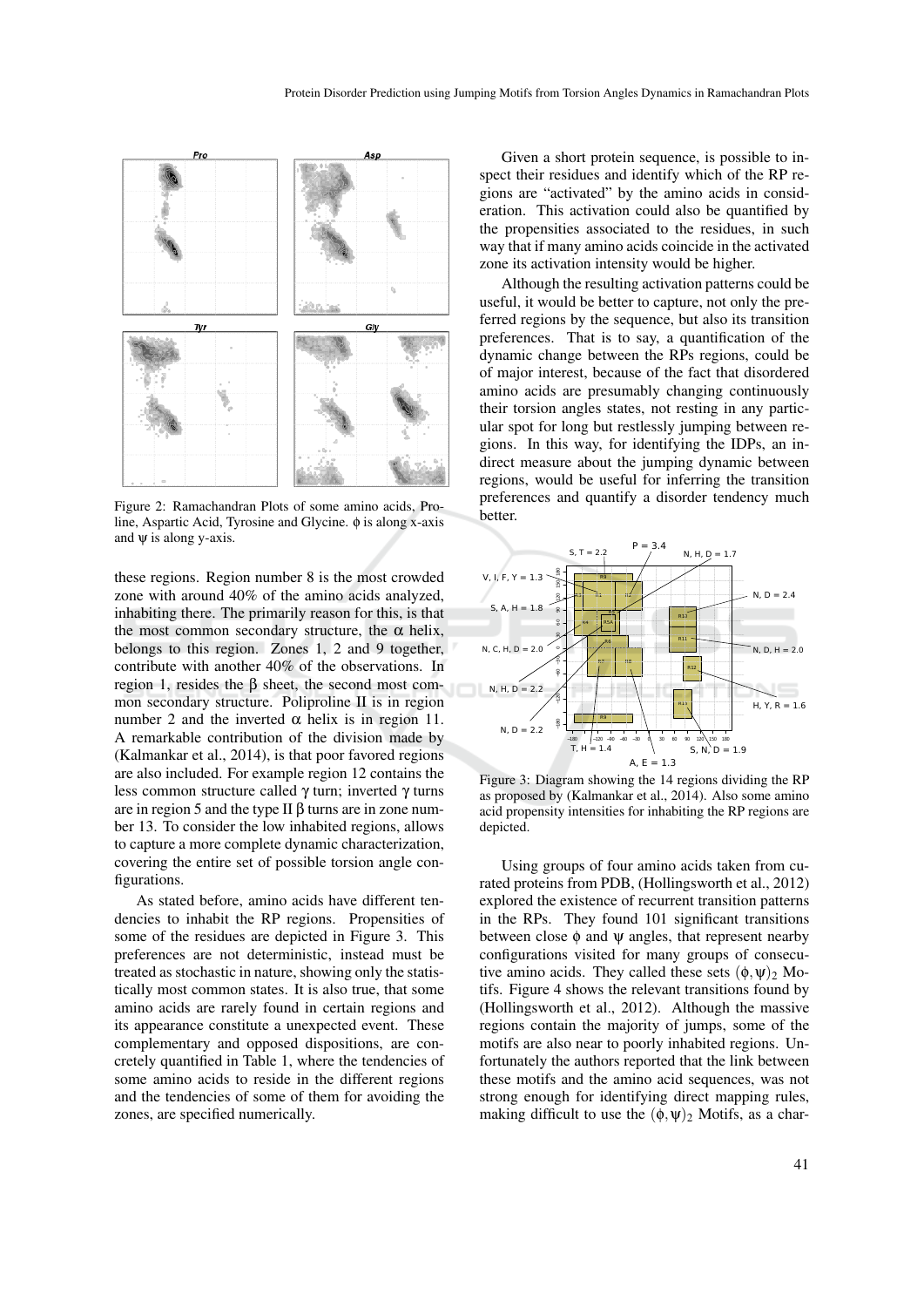Table 1: Amino acid propensities for inhabiting the 14 zones of the RP as proposed by Kalmankar. Table was adapted from (Kalmankar et al., 2014). The  $\phi$  and  $\psi$  coordinates ranges are delimiting the zones. Columns 4 and 5 list the high and low propensities of the amino acids for inhabiting every region.

| Region         | Ò                | Ψ                  | High Prop.      | Low Prop.       |
|----------------|------------------|--------------------|-----------------|-----------------|
| 1              | $-160$ to $-90$  | 90 to 160          | $V.I.F.Y = 1.3$ | $P = 0.02$      |
| $\overline{2}$ | $-90$ to $-30$   | 90 to 160          | $P = 3.4$       |                 |
| 3              | $-180$ to $-160$ | 90 to 160          | $S.A.H = 1.8$   | $P.V.L.I = 0.4$ |
| 4              | $-180$ to $-130$ | 30 to 90           | $N.C.H.D = 2.0$ | $P.I.V.L = 0.4$ |
| 5              | $-130$ to $-80$  | 30 to 90           | $N, H, D = 1.7$ | $I.V. = 0.5$    |
| 5Α             | $-120$ to $-90$  | 40 to 80           | $N.H.D = 2.2$   | $P.V.T = 0.4$   |
| 6              | $-150$ to $-60$  | 0 to 30            | $N.D = 2.2$     | $P.I.V = 0.5$   |
| 7              | $-150$ to $-90$  | $-70$ to 0         | $T.H = 1.4$     | $PA = 0.5$      |
| 8              | $-90$ to $-30$   | $-70$ to $0$       | $A.E = 1.3$     |                 |
| 9              | $-180$ to $-50$  | $-180$ to $-160$ y | $S.T = 2.2$     | $L.I = 0.5$     |
|                |                  | 160 to 180         |                 |                 |
| 10             | 30 to 90         | 50 to 100          | $N.D = 2.4$     | $I.V.L.T = 0.3$ |
| 11             | 30 to 90         | $-10$ to 50        | $N.D.H = 2.0$   | $I.V.T = 0.2$   |
| 12             | 60 to 100        | $-80$ to $-20$     | $H.Y.R = 1.6$   | $A.L.C = 0.6$   |
| 13             | 40 to 80         | $-170$ to $-100$   | $S.N.D = 1.9$   | $I.V.T = 0.1$   |

acterization tool for proteins. Therefore, a strategy for transforming direct amino acid sequences to jumps on the RP plane, is still missing.



Figure 4: Graphical representation of the 101 motifs  $(\phi, \psi)_2$ , over the 14 analyzed regions of the RPs. The width and color of every line, represents the intensity of every motif. For those motifs with their coordinates lying outside of the considered regions, the closest zone was selected. Although not all regions are inhabited with the same density, all of them have been assigned at least one motif.

The amino acid propensities found by (Kalmankar et al., 2014) and the trajectories implicit in the  $(\phi, \psi)_2$ Motifs, can be combined for creating a new protein characterization, capable of representing indirectly, the structural transition propensities.

The procedure combines the information present in the amino acid tendencies for region occupancy (Table 1), with the initial and final coordinates of the  $(\phi, \psi)_2$  Motifs. Concretely the proteins are taken in overlapping subsequences of 3 to 5 amino acids. Every subsequence has a propensity for inhabit different RP regions and these zones are then "activated". Then, every activated region, could be the initial or final target of different  $(\phi, \psi)$  Motifs. In this way

every subsequence is represented by the intensities of the activated  $(\phi, \psi)_2$  Motifs, times the propensity of the subchain for inhabiting the activated region. By this simple procedure, every protein can be mapped to 202 (101 initial plus 101 final) sparse characteristics, each of them associated to a corresponding  $(\phi, \psi)_2$ Motif. We called this strategy, the Jumping Motifs (jMotifs). The jMotifs characterization is a sparse representation of every protein sequence, that is indirectly capturing the dynamic torsion angle propensities along the chain. As an example, Figure 5 is the representation of a protein, using the jumping Motifs.

In the figure the real state of disorder is signaled with the black line, when the line is in a high level the corresponding amino acids are disordered. Is possible to observe that the disordered regions in this protein have distinctive activation patterns on the jMotifs profile. Concretely the first and second disordered regions have a high intensity variation for many jMotifs when compared with the ordered zones. The pattern transition is also discernible on the third peak where the disorder ed zone induces a sustained variation on the jMotifs intensities. Although these patterns are not visual identifiable for all the disordered regions in all the proteins, it will be shown that the jMotifs characterization capture statistically, the transition preferences in the sequences, allowing the identification of IDPRs.

IONS

## 2.2 Classification Methods

Structural learning methods are able to model different statistical dependences among elements on a sequence. This is the case of the probabilistic models known as Conditional Random Fields (CRFs), which are able to segment and label sequence data (Lafferty et al., 2001). The CRFs have several advantages in comparison to more classical models for sequence classification such as hidden Markov models. CRFs belong to the class of discriminative models, so they model directly the conditional distribution of the labels given the input variables, which is more suitable for classification purposes. Eq. 1 shows the conditional probability of any particular label *y* given an example *x* used by CRFs. The component  $F_i(x, y)$ is called a feature function. Intuitively, each feature function is a specific measure of the compatibility of the observation *x* and the label *y*. Every  $F_i(\cdot, \cdot)$  function measures a different type of compatibility. The weighting parameter  $w_j$ , quantifies the influence of its corresponding feature function in relation with the other ones. When  $w_i > 0$ , a positive value for the feature function makes *y* more likely as the true label of *x*. When  $w_i < 0$ , a positive values of the function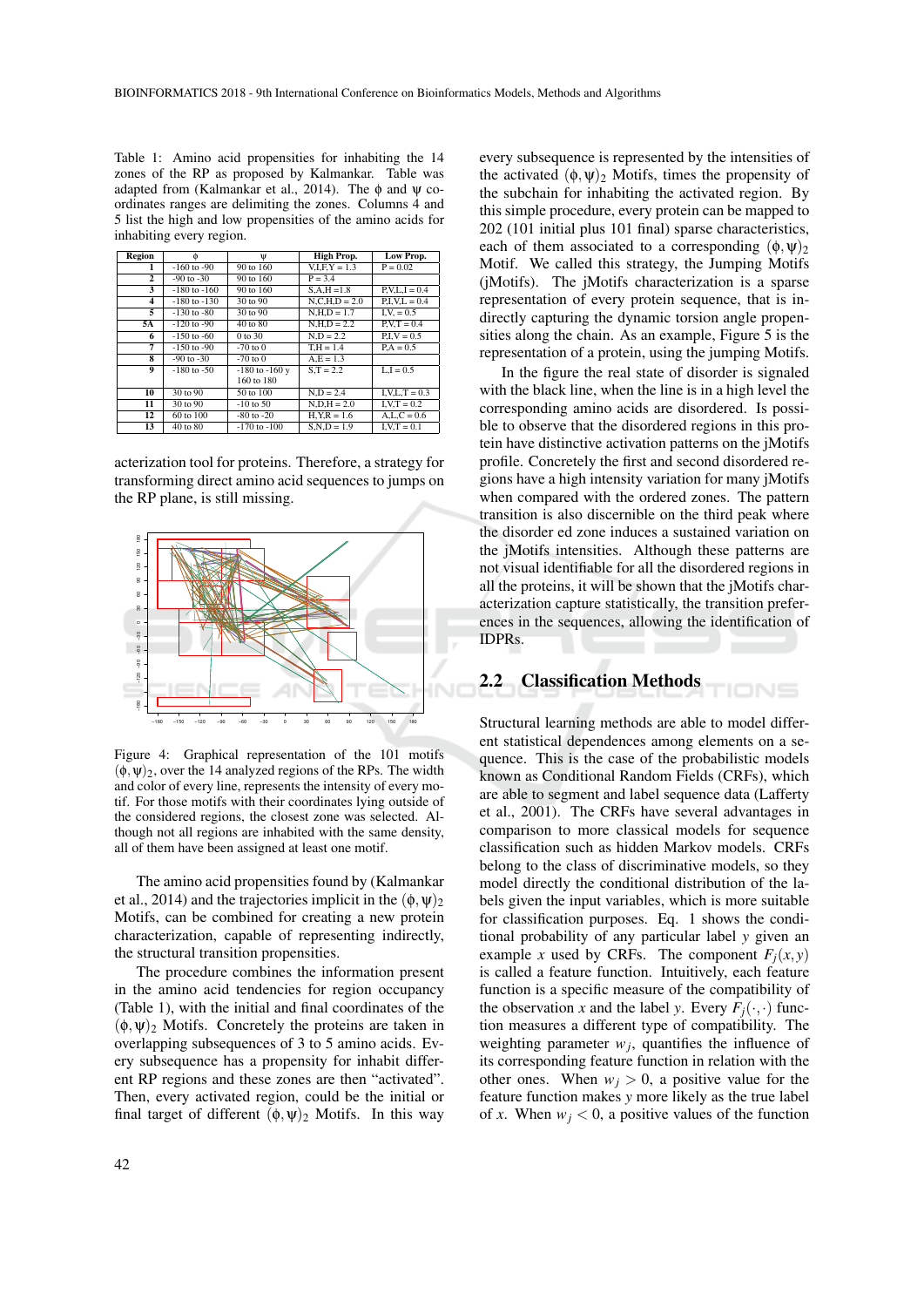

Figure 5: Jumping Motifs Profile representing protein DP0054 of Disprot. At the top is the activation pattern of initial jMotifs and below the corresponding activation of final jMotifs. Every jMotif value is along the vertical axis while the amino acid sequence is along the horizontal axis. Activation intensity is high on the yellow zones and low on the red spots. For this protein its disorder state is known and is signaled with the black line.

makes *y* less likely as true label for *x*. If  $w_j = 0$  then the feature function is irrelevant as a predictor of *y*. The feature functions are defined in advance by the designer, while weights are learned by the training algorithm. The denominator  $Z(x, w)$  in Eq. 1 is a normalizing factor that constraints the values to the range  $[0,1]$ .

$$
P(y|x;w) = \frac{\exp\sum_{j=1}^{J} w_j F_j(x,y)}{Z(x,w)}\tag{1}
$$

In the case of a linear chain CRF, the feature functions must link maximum two labels, while *x* could represent any value in the sequence. The Figure 6 depicts graphically a linear chain CRF. The convex loss function used for finding the parameters  $w_j$ , is showed in Eq. 2. It corresponds to the logarithm of the conditional likelihood associated with Eq. 1. Some advantages of the linear chain CRF, is that convergence to the global optimum is guaranteed, and efficient training algorithms do already exist (Lafferty et al., 2001).

$$
LCL(x, y; w) = F_j(x, y) - \sum_{y'} F_j(x, y') p(y' | x; w)
$$
 (2)

## 2.3 Feature Selection

Feature selection can be done independently of the classification method or can be adjusted to the par-



Figure 6: The graphical structure of the linear chain CRF. The variable  $y_t$  represents the label in every sequence timestep. The entire sequence characteristics  $(x_1, x_2, ..., x_n)$  are represented in a single node *X*.

ticular classifier. In this case, we use the regularization parameter of the CRF objective function for finding a representative subset of characteristics. The regularization is a strategy for improving model performance, where the objective function that is maximized during the training phase, is modified for finding fewer or smaller parameters avoiding over-fitting. It works through the addition of a penalty term, which castigates the selection of big or abundant parameters.

In the case of CRF, parameters are usually found by maximizing the log-likelihood function. For example, by adding a penalty term based on the L2 norm, the objective function takes the form showed in Eq. 3.

$$
\max_{w} LCL(x, y; w) - \lambda w^{T} w \tag{3}
$$

$$
\max_{w} LCL(x, y; w) - \lambda \sum_{i} |w_i|
$$
 (4)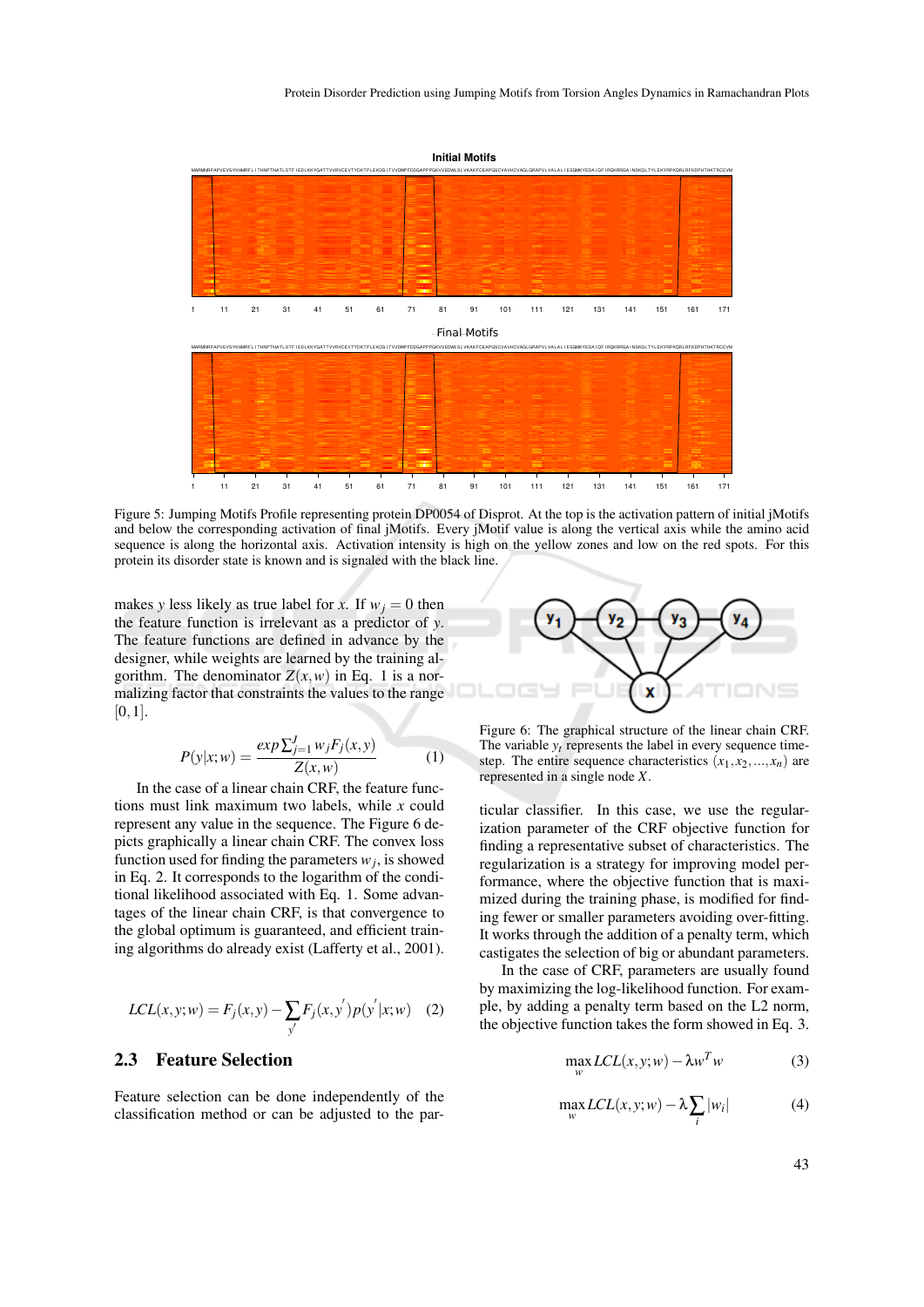In Eq. 3, the parameter  $\lambda$  controls the degree of the penalty over the likelihood function: parameters with high magnitude will lead to a higher L2 norm, reducing the objective function value. Use of the L2 norm keeps the objective function convex and differentiable, and hence the effort to train a CRF with or without L2 regularization, is in computationally cost, very similar. In general, using L2 regularization, the training procedure will find parameters with reduced magnitude compared with the function without the regularization.

A complimentary regularization technique uses the L1-norm over the parameters. In Eq. 4 the L1 penalty applied over the CRF likelihood function is shown. In this case, the final model will have many parameters with exactly zero value, producing simple and sparse models. L1 regularization applies penalties proportional to parameters magnitude, and although objective function in CRF remains convex, it is no longer differentiable. This complicates somehow the training phase when gradient methods are used (Tsuruoka et al., 2009). The procedure for feature selection using L1 regularization on CRFs models is similar to the well known LASSO regression (Tibshirani, 1996). A regularization path is reconstructed using different values of  $\lambda$  in the regularization term. The regularization path allows the informed selection of a given set of characteristics, according to the performance reached. For avoiding over fitting and finding the appropriate characteristics, the regularization path must be found on different partitions of the data. That is, a hold out set is required for allowing correct validation of the characteristics found. Concretely the algorithm used for finding the selected features was:

#### Feature Selection on CRF using L1-norm:

- 1. Partition of dataset in Train, Test and Validation subsets
- 2. Find  $\lambda_0$ , the value of L1 regularization parameter that excludes all the properties
- 3. While some weight  $= 0$
- 3.1. Decrease  $\lambda$  (this allows to include properties progressively)
- 3.2. Train CRF using the Train set and applying L1 regularization with  $\lambda$  parameter
- 3.3. Test the CRF using the test set
- 3.4. Compute performance metrics for Test and Train samples
- 3.5. End while
- 4. Find best  $\lambda$  considering metrics on Test samples
- 5. Select only the features present when using best Lambda on test samples
- 6. Train CRF model using Train + Test samples with the features selected, and L2 Regularization
- 7. Test CRF using Validation samples if available

#### 2.3.1 Properties Selected

The procedure using the regularization path for selecting the best model characteristics, was implemented on the 202 jMotifs. Initially, using a shallow training (12 iterations), the value of parameter  $\lambda$  that excluded all the properties was explored. This was called  $\lambda_0$ , and found to be the value  $10^{5.3}$ . Later, exploring  $\lambda$  from  $10^{-1}$  to  $\lambda_0$ , regularizations paths were computed. Figure 7 shows the AUC performance, the magnitude of weights and the number of variables included as  $\lambda$  parameter varies in a logarithm progression. The point where AUC performance in training samples reaches a plateau, is selected as the optimal point for variable inclusion. Thus, 37 of the original 202 properties were included.



Figure 7: Regularization path with jMotif properties. AUC metric on training and testing samples is on the left. In the point where  $log(\lambda) = 2.4$ , are required only 37 characteristics, as can be see in the right plot, with these properties subset is enough for reaching a good performance.

Positions of the selected jMotifs appear on Figure 8. We can see that many of the 14 RPs zones are represented for the selected jMotifs. There are four jMotifs that conserved its initial and final points, these were ββ.1, *PP*.1, *P*δ.1 and *P*δ.2. Transitions in region β and *P*, have the same zone as origin and destination, it means they represent amino acids that preserve their torsional configurations in the jump. In Figure 8 the transitions given by jumps from *P* to  $\delta'$  and  $\delta'$  to *P'*, are represented using arrows. It is quite notorious that symmetrical jumps, are marked as important for the identification of disorder. Additionally  $P'$  is a low inhabited region, and nevertheless it is identified as relevant for the recognition of disordered amino acids.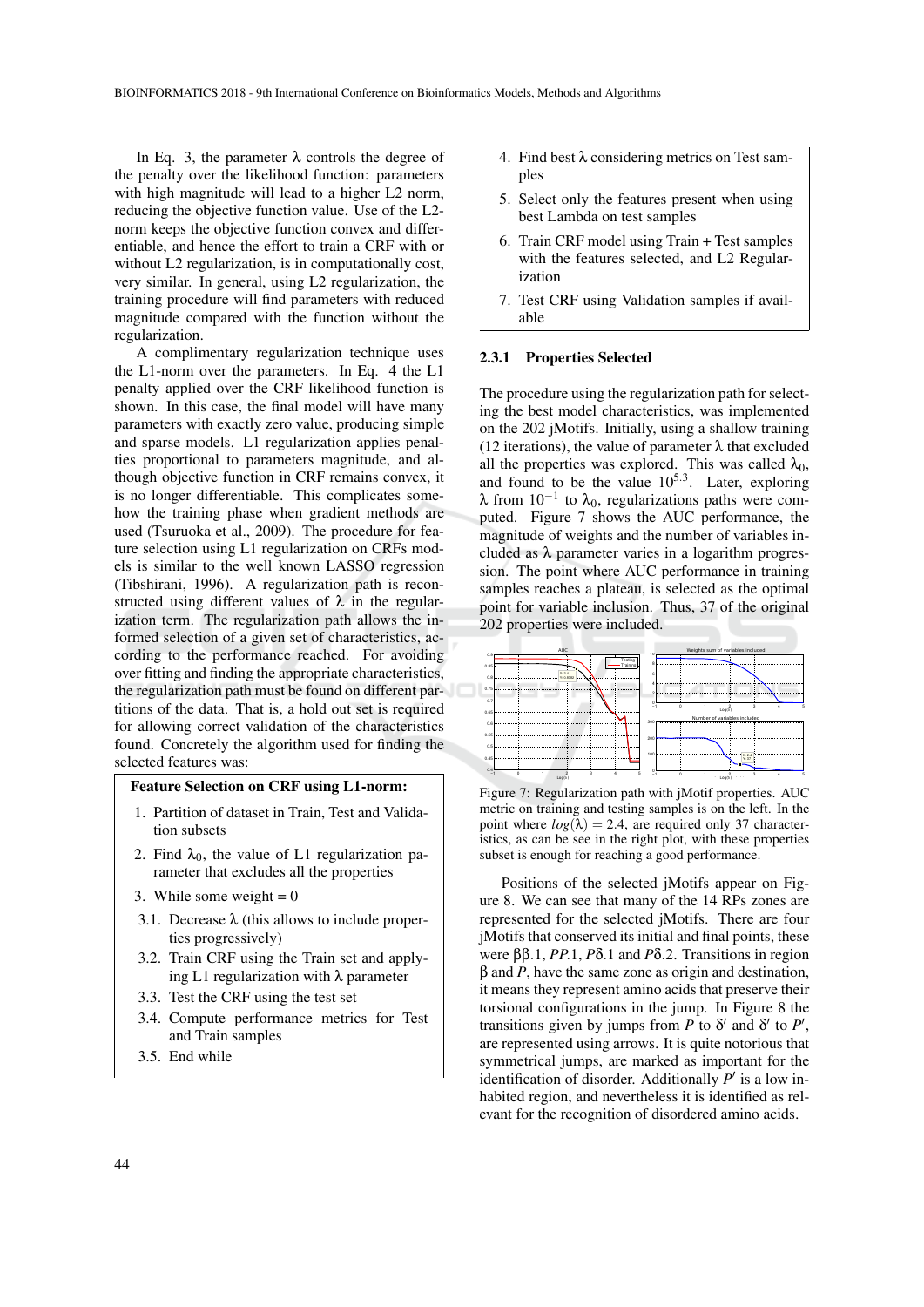

Figure 8: a) RP coordinates of initial (blue) and final (black) selected jMotifs with asymmetrical components. Important areas of the RPs are covered by the selected jMotifs, even some low inhabited regions are represented. b) For some jMotifs, both components were selected, and final and initial coordinates are shown. Two of these transitions involves jumps in the same area.

## 3 EXPERIMENTS AND RESULTS

For the sake of comparison, the proposed characterization methods were evaluated on a target data set and their result were compared with sequence based predictors and also with MSA based methods. The CRF models were implemented using the library HCRF2.0b ((Morency, 2015)). HNC

### 3.1 Data Sets

For training our predictor, we used the 3000 sequences in the database DM3000, prepared in (Zhang et al., 2012). This dataset mainly contains proteins took from PDB and selected with the following criteria: a resolution less than 2 amstrongs, a size bigger than 60 residues and having X-ray structures with missing electron densities for groups of amino acids, which are assumed to be in disorder.

Later, the proposed predictor was evaluated on the SL329 Data set, which was prepared in (Zhang et al., 2012). The referenced authors created the database selecting proteins with sequence homology less than (25%) from the SL benchmark data set. The SL data set (Sirota et al., 2010) is a subset of Disprot, the most referenced and commonly used database (Sickmeier et al., 2007). SL329 contains 329 proteins with 51.292 ordered residues and 39.544 disordered residues.

## 3.2 Model Validation

The selection of model parameters was carried out using a 10-fold cross-validation strategy on training samples. In general data sets can include some level of imbalance between ordered and disordered proteins, then some metrics able to quantify the performance in such scenarios were included. The set of metrics used includes: *AUC*, *Sensitivity, Specificity, BACC and MCC*. *AUC* refers to the area under the ROC curve, being disorder the positive class. *MCC* is the Matthews correlation coefficient, which according to (Baldi et al., 2000) is an appropriate measure of performance for unbalanced data sets. MCC can be estimated as  $MCC =$  $\frac{TP \cdot TN - FP \cdot FN}{\sqrt{(TP + FP) \cdot (TP + FN) \cdot (TN + FP)}}$  $\frac{TP \cdot TN - FP \cdot FN}{(TP + FP) \cdot (TP + FN) \cdot (TN + FP) \cdot (TN + FN)}$ , where *TP* denotes True Positive, *TN* stands for True Negative, *FP* is False Positive and *FN* is False Negative.

On the other hand, *BACC* is the balanced accuracy which can be expressed as

$$
B_{ACC} = \frac{Sensi + Speci}{2} \tag{5}
$$

where *Sensi* =  $TP/(TP + FN)$ , and *Speci* =  $TN/(TN + FP)$  are the sensitivity and the specificity respectively.

#### 3.3 Results

Table 2 shows evaluation results on benchmark SL329 data set. Performance of compared methods were took from (Faraggi et al., 2012). Is possible to observe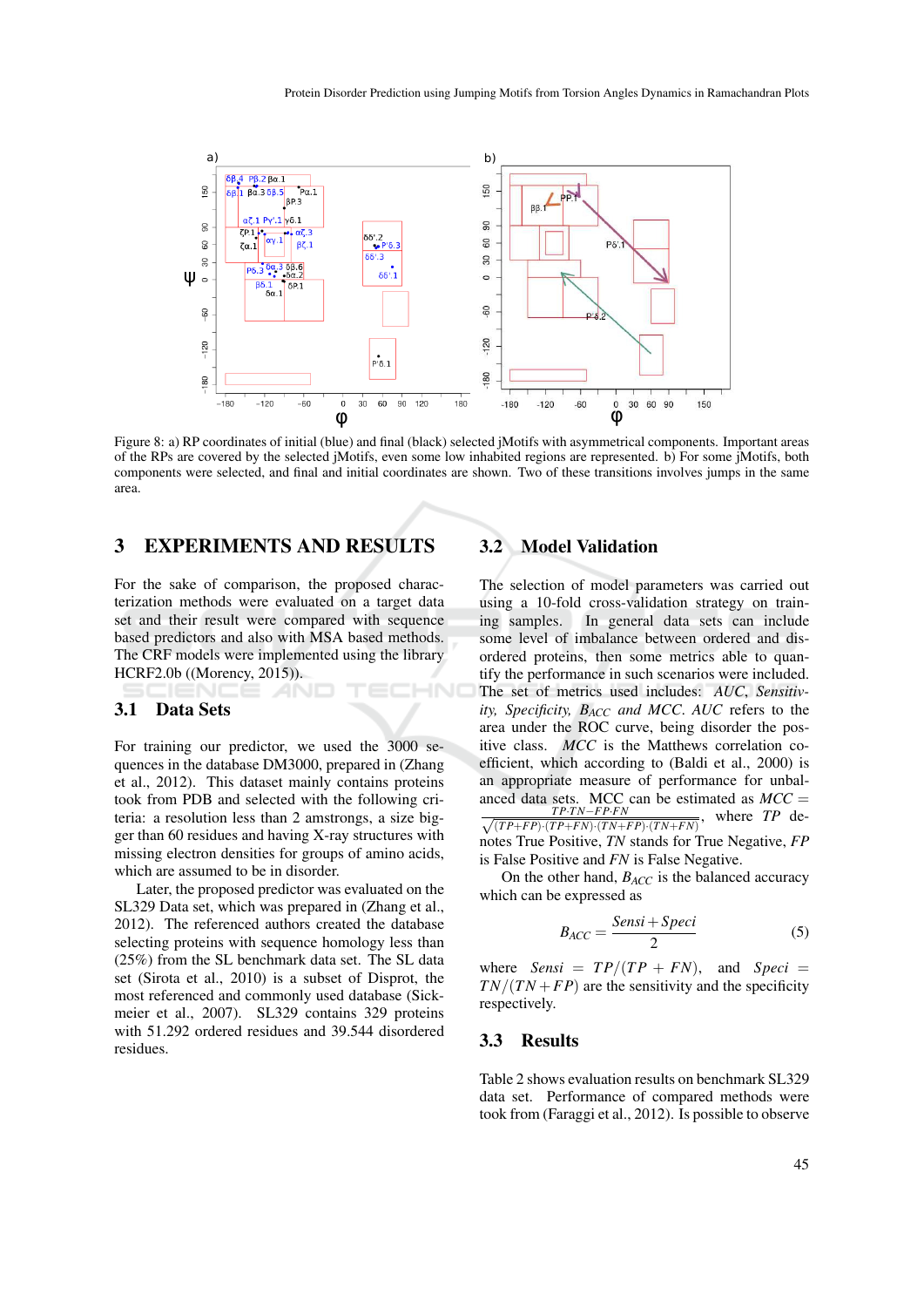that the method SPINE-D, who is using sequence alignment, obtained the best performance on this data set. The proposed jMotCRiF method achieved the second best performance, surpassing many MSA methods in the state-of-art. Even metapredictors as MFdp and MD, are doing comparatively worse on this data set than jMotCRiF. Considering that jMotCRiF is using only information from the RPs, this performance is quite impressive. We can also observe that all the free alignment methods were surpassed. For example jMotCRif gets an AUC 4.5% bigger than commonly referenced IUPRED. Espritz showed a good performance compared with many MSAbased methods, but its metrics did not surpassed the metapredictors or jMotCRiF. In terms of MCC and AUC, jMotCRiF outperforms Espritz in about 2.5% and 1.6% respectively, considering relative differences. jMotCRiF outperforms some of the state-ofart MSA-based methods, with a considerably margin, for example MCC metric of jMotCRiF is 63% higher that the same value in PONDR.

The performance of SPINE-D is better, although pretty close to the one obtained by jMotCRiF. This result could be explained due to the fact that SPINE-D corresponds to an adaptation of a secondary structure predictor, which was based on the prediction of torsion angles from sequence profiles (Faraggi et al., 2012). jMotCRiF is also using information of torsion angles, but applying a more simple strategy which is based only in the protein sequence, without using MSA algorithms and the collection of properties that SPINE-D requires, as the prediction of secondary structure, complexity, amino acid composition, physic-chemical characteristics, etc.

Table 2: Performance comparison among disorder identification methods on SL329 data set. jMotCRiF reaches the second place in AUC value, even without using MSA algorithms.

| <b>METHOD</b>   | AUC   | <b>SEN</b> | <b>SPE</b> | MCC   | <b>TYPE</b> |
|-----------------|-------|------------|------------|-------|-------------|
| <b>SPINE-D</b>  | 0.886 | 0.780      | 0.850      | 0.630 | <b>MSA</b>  |
| <i>iMotCRiF</i> | 0.877 | 0.804      | 0.824      | 0.621 | <b>FREE</b> |
| <b>MFDp</b>     | 0.873 | 0.880      | 0.620      | 0.510 | <b>MSA</b>  |
| <b>MD</b>       | 0.864 | 0.660      | 0.890      | 0.580 | <b>MSA</b>  |
| Espritz         | 0.863 | 0.728      | 0.868      | 0.606 | <b>FREE</b> |
| <b>Disopred</b> | 0.858 | 0.690      | 0.900      | 0.590 | <b>MSA</b>  |
| <b>PONDR</b>    | 0.843 | 0.610      | 0.910      | 0.550 | <b>MSA</b>  |
| <b>IUPRED</b>   | 0.839 | 0.758      | 0.598      | 0.504 | <b>FREE</b> |
| <b>NORSnet</b>  | 0.815 | 0.540      | 0.920      | 0.510 | <b>MSA</b>  |
| <b>PONDR</b>    | 0.755 | 0.590      | 0.780      | 0.380 | <b>MSA</b>  |

## 4 DISCUSSION AND CONCLUSIONS

In this paper, a new methodology for characterizing protein sequences that rely exclusively in the occupation propensities on the Ramachandran plots was described. The strategy aims to capture, at least indirectly, the dynamic variations of the torsional angles in the amino acid chains, for creating suitable numerical descriptors that can be linked with the amino acid disorder state. Using this fast characterization, a classification based on structured classifiers was explored and tuned. The obtained predictor, jMotCRiF, is a fast and alignment-free tool for disorder identification, that is capable of achieving high performance when compared with the state-of-art methods.

Even though jMotCRiF could be use as stand alone predictor, the results obtained show that there is still an improvement margin to be reached. An alternative for attaining a better performance, could be the combination of jMotCRiF with other complementary features available in the state of the art, or with current high potential classification techniques such as different deep learning architectures. In the past, we proposed a predictor, CRF InfoThor (Uribe et al., 2017), also inspired in the dynamics hidden on the RPs, which also reached a good performance in the identification of disordered regions, although it was based on more complex descriptors. Either in combination with that predictor or with some of the classifiers in the state-of-art, jMotCRiF has the potential for obtaining a high performance and contribute with the correct labeling of IDPRs. Additional experiments for validating such progress must be done on bigger datasets and with the inclusion of the different disorder predictors for achieving an appropriate comparison.

# REFERENCES

- Altschul, S. F., Gish, W., Miller, W., Myers, E. W., and Lipman, D. J. (1990). Basic local alignment search tool. *Journal of molecular biology*, 215(3):403–410.
- Altschul, S. F., Madden, T. L., Schffer, A. A., Zhang, J., Zhang, Z., Miller, W., and Lipman, D. J. (1997). Gapped BLAST and PSI-BLAST: a new generation of protein database search programs. *Nucleic acids research*, 25(17):3389–3402.
- Baldi, P., Brunak, S., Chauvin, Y., Andersen, C. A., and Nielsen, H. (2000). Assessing the accuracy of prediction algorithms for classification: an overview. *Bioinformatics*, 16(5):412–424.
- Baruah, A., Rani, P., and Biswas, P. (2015). Conformational entropy of intrinsically disordered proteins from amino acid triads. *Scientific reports*, 5.
- Berman, H., Henrick, K., Nakamura, H., and Markley, J. L. (2007). The worldwide Protein Data Bank (wwPDB): ensuring a single, uniform archive of PDB data. *Nucleic acids research*, 35(suppl 1):D301–D303.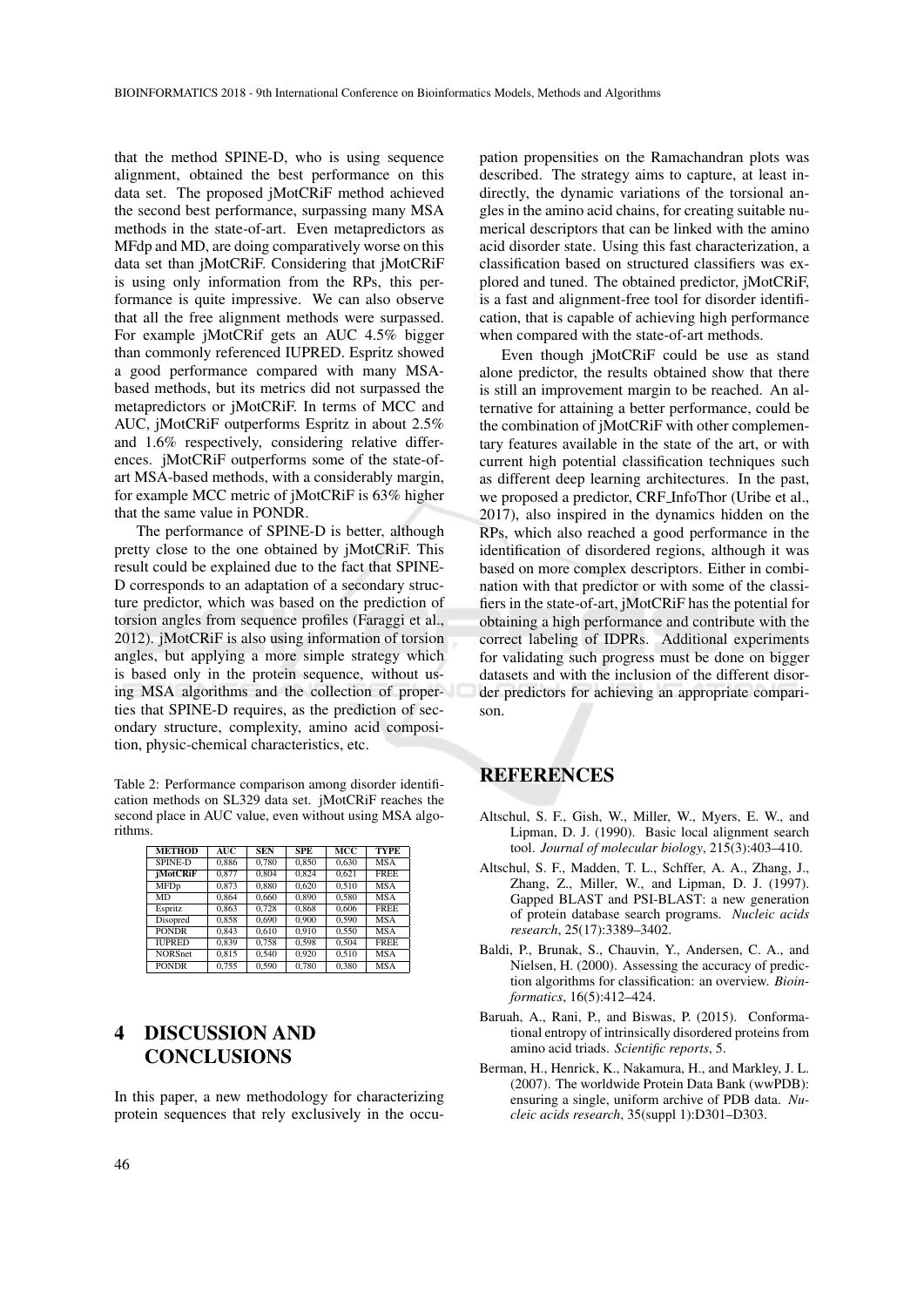- Bulashevska, A. and Eils, R. (2008). Using Bayesian multinomial classifier to predict whether a given protein sequence is intrinsically disordered. *Journal of theoretical biology*, 254(4):799–803.
- Cortes, C. and Vapnik, V. (1995). Support-vector networks. *Machine Learning*, 20(3):273–297.
- DeForte, S. and Uversky, V. N. (2016). Order, Disorder, and Everything in Between. *Molecules*, 21(8):1090.
- Deng, X., Eickholt, J., and Cheng, J. (2012). A comprehensive overview of computational protein disorder prediction methods. *Molecular BioSystems*, 8(1):114– 121.
- Dosztnyi, Z., Csizmok, V., Tompa, P., and Simon, I. (2005). IUPred: web server for the prediction of intrinsically unstructured regions of proteins based on estimated energy content. *Bioinformatics*, 21(16):3433–3434.
- Faraggi, E., Zhang, T., Yang, Y., Kurgan, L., and Zhou, Y. (2012). SPINE X: improving protein secondary structure prediction by multistep learning coupled with prediction of solvent accessible surface area and backbone torsion angles. *Journal of computational chemistry*, 33(3):259–267.
- He, B., Wang, K., Liu, Y., Xue, B., Uversky, V. N., and Dunker, A. K. (2009). Predicting intrinsic disorder in proteins: an overview. *Cell research*, 19(8):929–949.
- Hollingsworth, S. A. and Karplus, P. A. (2010). A fresh look at the Ramachandran plot and the occurrence of standard structures in proteins. *Biomolecular concepts*, 1(3-4):271–283.
- Hollingsworth, S. A., Lewis, M. C., Berkholz, D. S., Wong, W.-K., and Karplus, P. A. (2012). (\$\phi\$, \$\psi\$) 2 motifs: a purely conformation-based fine-grained enumeration of protein parts at the two-residue level. *Journal of molecular biology*, 416(1):78–93.
- Jones, D. T. and Cozzetto, D. (2014). DISOPRED3: precise disordered region predictions with annotated proteinbinding activity. *Bioinformatics*, page btu744.
- Kalmankar, N. V., Ramakrishnan, C., and Balaram, P. (2014). Sparsely populated residue conformations in protein structures: Revisiting experimental Ramachandran maps. *Proteins: Structure, Function, and Bioinformatics*, 82(7):1101–1112.
- Kawashima, S. and Kanehisa, M. (2000). AAindex: amino acid index database. *Nucleic acids research*, 28(1):374–374.
- Kozlowski, L. P. and Bujnicki, J. M. (2012). MetaDisorder: a meta-server for the prediction of intrinsic disorder in proteins. *BMC bioinformatics*, 13(1):111.
- Lafferty, J., McCallum, A., and Pereira, F. (2001). Conditional random fields: Probabilistic models for segmenting and labeling sequence data. In *Proceedings of the eighteenth international conference on machine learning, ICML*, volume 1, pages 282–289.
- Lieutaud, P., Canard, B., and Longhi, S. (2008). MeDor: a metaserver for predicting protein disorder. *BMC genomics*, 9(Suppl 2):S25.
- Mizianty, M. J., Stach, W., Chen, K., Kedarisetti, K. D., Disfani, F. M., and Kurgan, L. (2010). Improved sequence-based prediction of disordered regions with

multilayer fusion of multiple information sources. *Bioinformatics*, 26(18):i489–i496.

- Morency, L.-P. (2015). HCRF library (including CRF and LDCRF).
- Oates, M. E., Romero, P., Ishida, T., Ghalwash, M., Mizianty, M. J., Xue, B., Dosztnyi, Z., Uversky, V. N., Obradovic, Z., Kurgan, L., and others (2013). D2p2: database of disordered protein predictions. *Nucleic acids research*, 41(D1):D508–D516.
- Peng, Z., Yan, J., Fan, X., Mizianty, M. J., Xue, B., Wang, K., Hu, G., Uversky, V. N., and Kurgan, L. (2015). Exceptionally abundant exceptions: comprehensive characterization of intrinsic disorder in all domains of life. *Cellular and Molecular Life Sciences*, 72(1):137– 151.
- Potenza, E., Di Domenico, T., Walsh, I., and Tosatto, S. C. (2015). MobiDB 2.0: an improved database of intrinsically disordered and mobile proteins. *Nucleic acids research*, 43(D1):D315–D320.
- Schlessinger, A., Punta, M., and Rost, B. (2007). Natively unstructured regions in proteins identified from contact predictions. *Bioinformatics*, 23(18):2376–2384.
- Sickmeier, M., Hamilton, J. A., LeGall, T., Vacic, V., Cortese, M. S., Tantos, A., Szabo, B., Tompa, P., Chen, J., Uversky, V. N., and others (2007). DisProt: the database of disordered proteins. *Nucleic acids research*, 35(suppl 1):D786–D793.
- Sirota, F. L., Ooi, H.-S., Gattermayer, T., Schneider, G., Eisenhaber, F., and Maurer-Stroh, S. (2010). Parameterization of disorder predictors for large-scale applications requiring high specificity by using an extended benchmark dataset. *BMC genomics*, 11(Suppl 1):S15.
- Tibshirani, R. (1996). Regression shrinkage and selection via the lasso. *Journal of the Royal Statistical Society. Series B (Methodological)*, pages 267–288.
- Tsuruoka, Y., Tsujii, J., and Ananiadou, S. (2009). Stochastic Gradient Descent Training for L1-regularized Loglinear Models with Cumulative Penalty. In *Proceedings of the Joint Conference of the 47th Annual Meeting of the ACL and the 4th International Joint Conference on Natural Language Processing of the AFNLP: Volume 1 - Volume 1*, ACL '09, pages 477– 485, Stroudsburg, PA, USA. Association for Computational Linguistics.
- Uribe, J. A., Arias-Londoño, J. D., and Perera-Lluna, A. (2017). Protein Disorder Prediction using Information Theory Measures on the Distribution of the Dihedral Torsion Angles from Ramachandran Plots:. pages 43–51. SCITEPRESS - Science and Technology Publications.
- Uversky, V. N., Oldfield, C. J., and Dunker, A. K. (2008). Intrinsically disordered proteins in human diseases: introducing the D2 concept. *Annu. Rev. Biophys.*, 37:215–246.
- Varadi, M., Vranken, W., Guharoy, M., and Tompa, P. (2015). Computational approaches for inferring the functions of intrinsically disordered proteins. *Frontiers in molecular biosciences*, 2.
- Walsh, I., Martin, A. J., Di Domenico, T., and Tosatto, S. C.